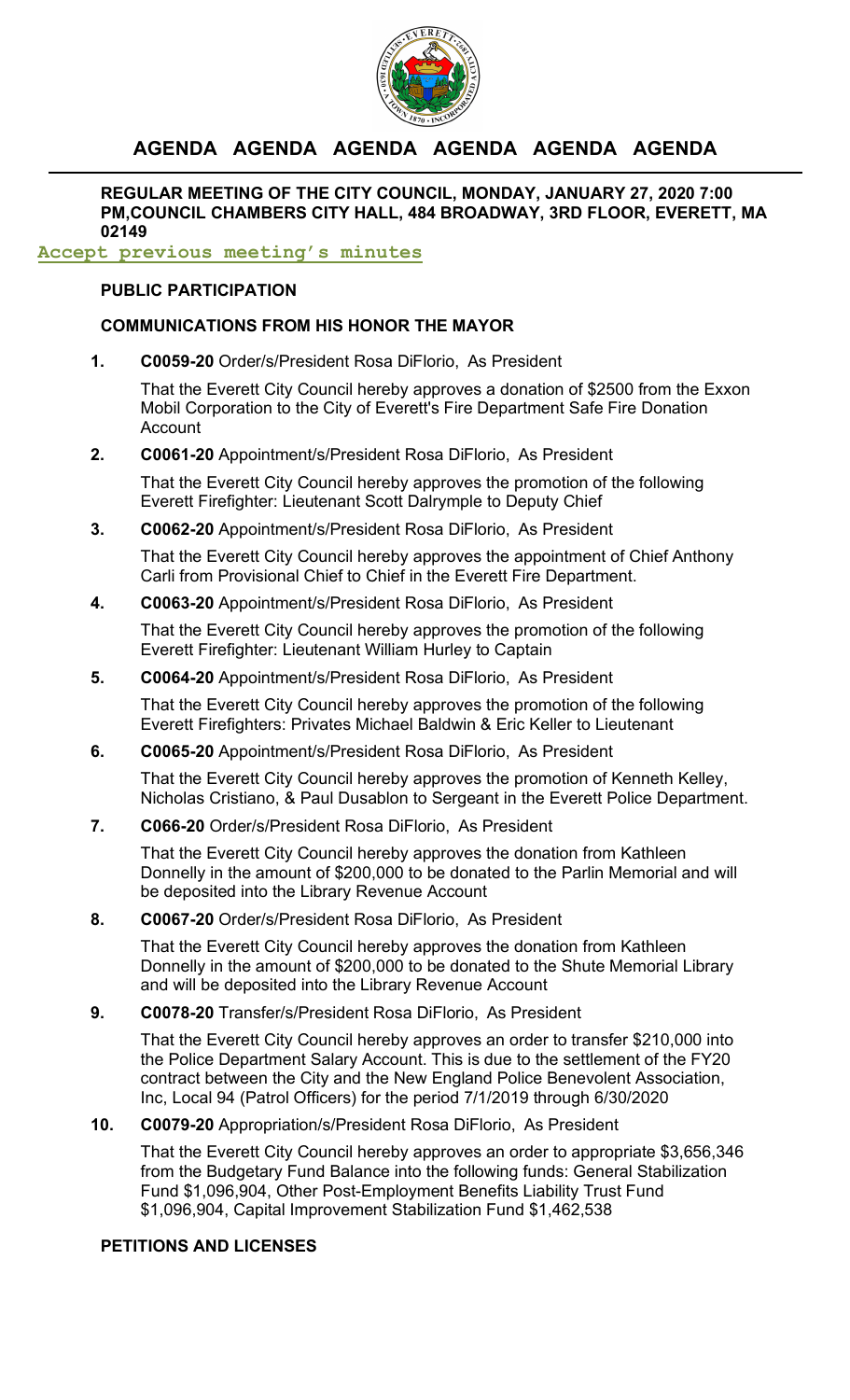**11. C0051-20** Petition/s/President Rosa DiFlorio, As President

That the Everett City Council hereby approves a class two motor vehicle dealer license renewal for Bostonian Auto Body at 141 Bow Street.

**12. C0054-20** Petition/s/President Rosa DiFlorio, As President

That the Everett City Council hereby approves a class two motor vehicle dealer license renewal for Ferry St Service & Auto Sales at 464 Ferry Street.

- **13. C0055-20** Petition/s/President Rosa DiFlorio, As President That the Everett City Council hereby approves a class two motor vehicle dealer license renewal for Light Auto Sales & Repairs at 367 Third Street
- **14. C0056-20** Petition/s/President Rosa DiFlorio, As President

That the Everett City Council hereby approves a class two motor vehicle dealer license renewal for Parkway Auto Sales at 1673 Revere Beach Parkway

**15. C0052-20** Petition/s/President Rosa DiFlorio, As President

That the Everett City Council hereby approves a redemption center license renewal for Dan's Redemption Center at 107 Hancock Street

### **COMMITTEE REPORTS**

### **COMMITTEE ON COMMUNITY & BUSINESS DEVELOPMENT**

**16. C0007-20** Petition/s/President Rosa DiFlorio, As President

That the Everett City Council hereby approves a lodging house license renewal for the Bill Moore House at 76 Norwood Street.

**17. C0008-20** Petition/s/President Rosa DiFlorio, As President

That the Everett City Council hereby approves a lodging house license renewal for the Hancock Hotel at 19 Hancock Street.

### **NEW BUSINESS**

**18. C0033-20** Resolution/s/Councilor Ward 6 Michael J. McLaughlin

A request that His The Mayor come to the next City Council meeting to discuss the possibility of purchasing and staffing a community shuttle bus for our seniors so they can enjoy the many activities posted throughout the community, including the monthly senior socials.

**19. C0060-20** Resolution/s/Councilor Ward 6 Michael J. McLaughlin

That His Honor The Mayor consider using 65% of Encore Casino revenue to reduce taxes in the City.

### **20. C0050-20** Resolution/s/Councilor Ward 6 Michael J. McLaughlin

That His Honor The Mayor, and the CFO appear at the next Ways & Means Committee Meeting to discuss increasing the stipends for the boards and commissions in Everett.

### **21. C0053-20** Resolution/s/Councilor Anthony DiPierro

Requesting that a representative of Encore Boston Harbor, & the Mayor's Office appear at the next Government Operations Committee Meeting to discuss employment data in relation to Everett Residents

### **22. C0058-20** Resolution/s/Councilman Jimmy Tri Le

That the Fire Chief come to the next Government Operations Committee Meeting to explain the plymovent system in the Old Everett High School Fire Station, and several other questions regarding plymovent.

**23. C0057-20** Resolution/s/President Rosa DiFlorio, As President

That Lauren Liecau of the Foundation Trust Organization give a brief presentation to the City Council on what the Foundation Trust does, and on the possibility of The City of Everett getting a grant from this organization.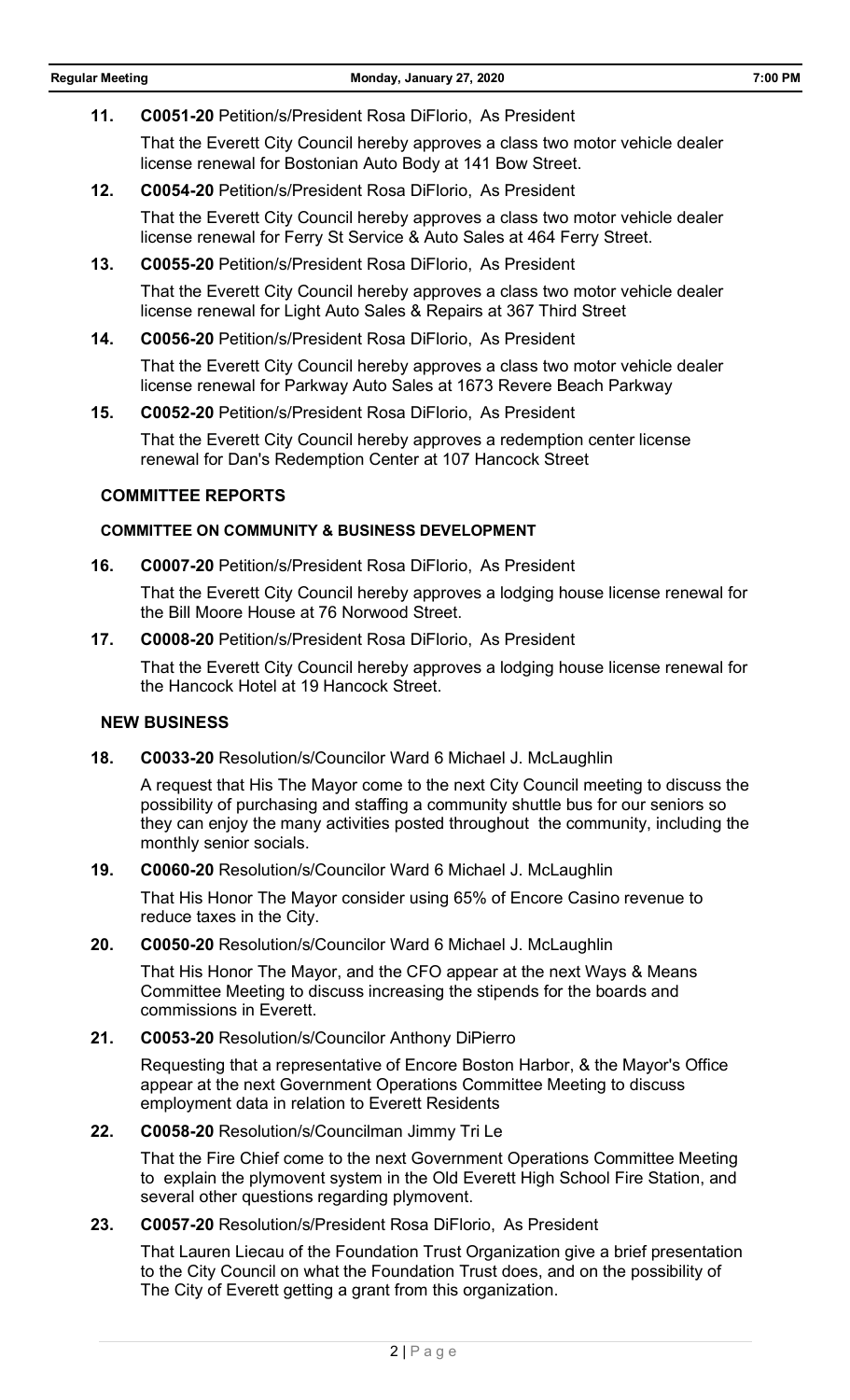**24. C0069-20** Ordinance/s/President Rosa DiFlorio, As President

An Ordinance amending Section 12 of the Zoning Ordinances creating a new subsection 34, Short Term Rentals

**25. C0034-20** Ordinance/s/President Rosa DiFlorio, As President

An ordinance better documenting violations that may lead to suspensions and/or revocations of licenses and permits issued under the authority of the city council

- **26. C0035-20** Ordinance/s/President Rosa DiFlorio, As President An ordinance documenting the procedure to report and process complaints for licenses and permits issued under the authority of the city council
- **27. C0036-20** Ordinance/s/President Rosa DiFlorio, As President

An ordinance consolidating the city's general business regulations

**28. C0045-20** Ordinance/s/President Rosa DiFlorio, As President

An ordinance allowing the city council to revoke inactive licenses and permits issued under its authority when their supply is limited

**29. C0070-20** Order/s/President Rosa DiFlorio, As President

An order calling for the election and setting up of the polling places for the 2020 presidential preference primary

**30. C0071-20** Resolution/s/Councilor Gerly Adrien

That the City review the snow removal ordinance to include de-icing and to shovel a certain number of feet of their sidewalk to include people who use walkers, canes, and wheelchairs.

**31. C0072-20** Resolution/s/Councilor Gerly Adrien

To review the snow removal ordinance to ensure safety on the sidewalk and corners are shoveled/cleaned out to comply with ADA requirements instead of piling snow around it.

**32. C0073-20** Resolution/s/Councilor Gerly Adrien

That the City review the towing regulations/fines, to ensure it's equitable for the residents.

**33. C0074-20** Resolution/s/Councilor Gerly Adrien

That the City increase the time for all Everett crosswalks lights to increase by adding twenty more seconds

**34. C0075-20** Resolution/s/Councilor Gerly Adrien

That the City of Everett work with the City of Somerville to review the traffic light located on route 99 bridge near Encore to check if the lights are synced/timed properly

**35. C0076-20** Resolution/s/Councilor Gerly Adrien

To request that the Everett Library Director add a bookmobile program for the Everett Libraries

**36. C0077-20** Resolution/s/Councilor Gerly Adrien

To request the Mayor and his staff explain how the Everett Citizen's Foundation members were selected and if everyone on the committee's input was valued, ie, did every member on the committee have a vote on where the \$150,000 should be allocated

**WORK CALENDAR-Councilor Gerly Adrien/That the DPW Director look into replacing the blinking light located near the HWY 16/BNY Mellon/Best Buy due to safety for our residents.**

### **ADJOURNMENT**

Next meeting dates-Legislative Affairs 1/30/2020 6PM

City Council 2/10/2020 7PM